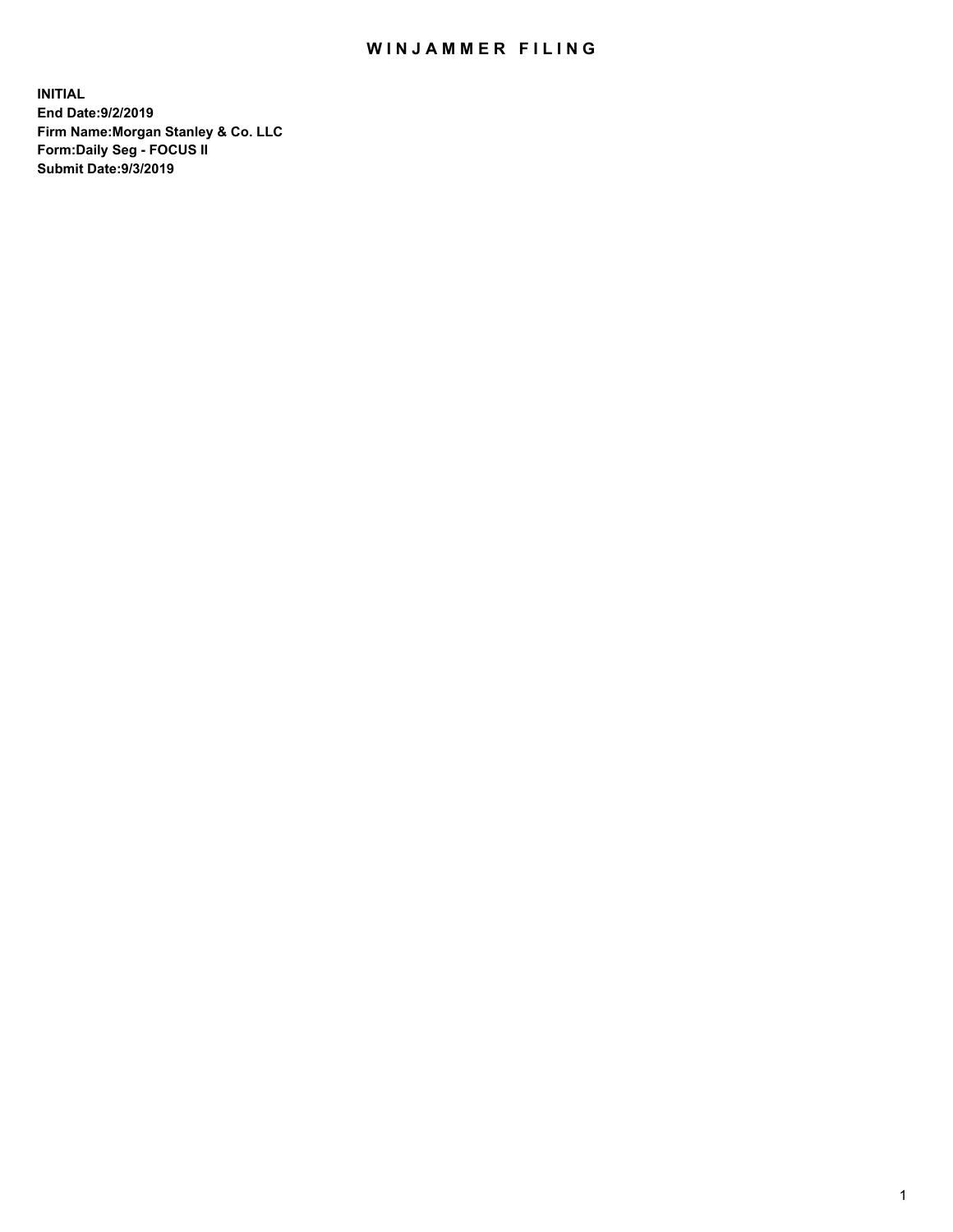**INITIAL End Date:9/2/2019 Firm Name:Morgan Stanley & Co. LLC Form:Daily Seg - FOCUS II Submit Date:9/3/2019 Daily Segregation - Cover Page**

| Name of Company                                                                                                                                                                                                                                                                                                                | Morgan Stanley & Co. LLC                                    |
|--------------------------------------------------------------------------------------------------------------------------------------------------------------------------------------------------------------------------------------------------------------------------------------------------------------------------------|-------------------------------------------------------------|
| <b>Contact Name</b>                                                                                                                                                                                                                                                                                                            | <b>Ikram Shah</b>                                           |
| <b>Contact Phone Number</b>                                                                                                                                                                                                                                                                                                    | 212-276-0963                                                |
| <b>Contact Email Address</b>                                                                                                                                                                                                                                                                                                   | Ikram.shah@morganstanley.com                                |
| FCM's Customer Segregated Funds Residual Interest Target (choose one):<br>a. Minimum dollar amount: ; or<br>b. Minimum percentage of customer segregated funds required:% ; or<br>c. Dollar amount range between: and; or<br>d. Percentage range of customer segregated funds required between:% and%.                         | 235,000,000<br><u>0</u><br>0 <sub>0</sub><br>00             |
| FCM's Customer Secured Amount Funds Residual Interest Target (choose one):<br>a. Minimum dollar amount: ; or<br>b. Minimum percentage of customer secured funds required:% ; or<br>c. Dollar amount range between: and; or<br>d. Percentage range of customer secured funds required between:% and%.                           | 140,000,000<br><u>0</u><br>0 <sub>0</sub><br>0 <sub>0</sub> |
| FCM's Cleared Swaps Customer Collateral Residual Interest Target (choose one):<br>a. Minimum dollar amount: ; or<br>b. Minimum percentage of cleared swaps customer collateral required:% ; or<br>c. Dollar amount range between: and; or<br>d. Percentage range of cleared swaps customer collateral required between:% and%. | 92,000,000<br><u>0</u><br>0 Q<br>0 <sub>0</sub>             |

Attach supporting documents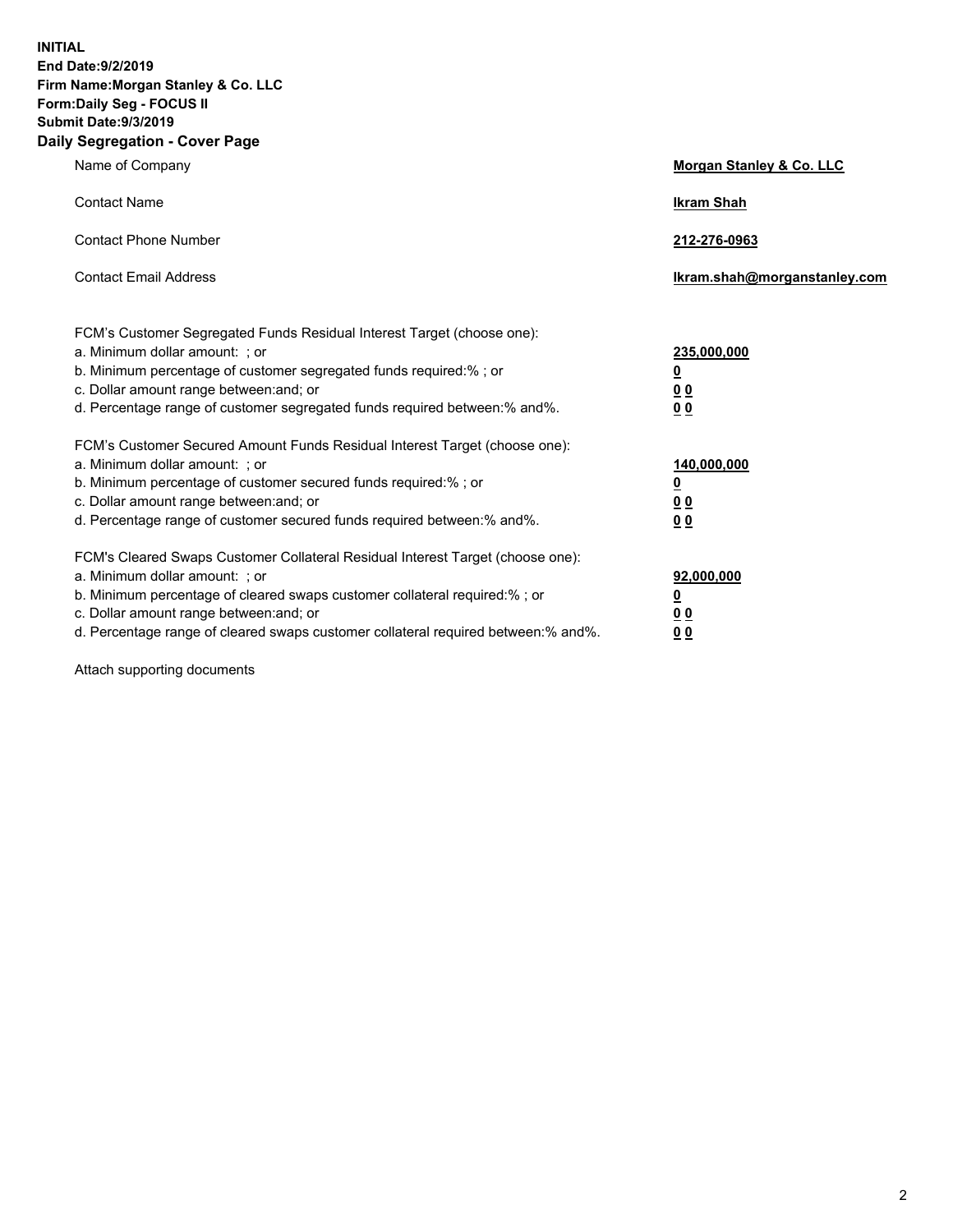| <b>INITIAL</b> | End Date: 9/2/2019<br>Firm Name: Morgan Stanley & Co. LLC<br>Form: Daily Seg - FOCUS II<br><b>Submit Date: 9/3/2019</b><br><b>Daily Segregation - Secured Amounts</b>                                                   |                                                                                    |
|----------------|-------------------------------------------------------------------------------------------------------------------------------------------------------------------------------------------------------------------------|------------------------------------------------------------------------------------|
|                | Foreign Futures and Foreign Options Secured Amounts<br>Amount required to be set aside pursuant to law, rule or regulation of a foreign<br>government or a rule of a self-regulatory organization authorized thereunder | $0$ [7305]                                                                         |
| 1.             | Net ledger balance - Foreign Futures and Foreign Option Trading - All Customers<br>A. Cash<br>B. Securities (at market)                                                                                                 | 2,710,815,758 [7315]<br>2,370,398,101 [7317]                                       |
| 2.<br>3.       | Net unrealized profit (loss) in open futures contracts traded on a foreign board of trade<br>Exchange traded options                                                                                                    | 288,431,437 [7325]                                                                 |
| 4.             | a. Market value of open option contracts purchased on a foreign board of trade<br>b. Market value of open contracts granted (sold) on a foreign board of trade<br>Net equity (deficit) (add lines 1.2. and 3.)          | 37,583,401 [7335]<br>-39,864,547 [7337]<br>5,367,364,150 [7345]                    |
| 5.             | Account liquidating to a deficit and account with a debit balances - gross amount<br>Less: amount offset by customer owned securities                                                                                   | 102,748,239 [7351]<br>-101,381,898 [7352] 1,366,341                                |
| 6.             | Amount required to be set aside as the secured amount - Net Liquidating Equity<br>Method (add lines 4 and 5)                                                                                                            | [7354]<br>5,368,730,491 [7355]                                                     |
| 7.             | Greater of amount required to be set aside pursuant to foreign jurisdiction (above) or line<br>6.                                                                                                                       | 5,368,730,491 [7360]                                                               |
| 1.             | FUNDS DEPOSITED IN SEPARATE REGULATION 30.7 ACCOUNTS<br>Cash in banks                                                                                                                                                   |                                                                                    |
|                | A. Banks located in the United States<br>B. Other banks qualified under Regulation 30.7                                                                                                                                 | 320,130,885 [7500]<br>663,680,869 [7520] 983,811,754<br>[7530]                     |
| 2.             | Securities<br>A. In safekeeping with banks located in the United States                                                                                                                                                 | 403,164,181 [7540]                                                                 |
| 3.             | B. In safekeeping with other banks qualified under Regulation 30.7<br>Equities with registered futures commission merchants                                                                                             | 0 [7560] 403,164,181 [7570]                                                        |
|                | A. Cash<br><b>B.</b> Securities                                                                                                                                                                                         | 6,865,963 [7580]<br>$0$ [7590]                                                     |
|                | C. Unrealized gain (loss) on open futures contracts<br>D. Value of long option contracts                                                                                                                                | 3,846,843 [7600]<br><u>0</u> [7610]                                                |
| 4.             | E. Value of short option contracts<br>Amounts held by clearing organizations of foreign boards of trade                                                                                                                 | 0 [7615] 10,712,806 [7620]                                                         |
|                | A. Cash<br><b>B.</b> Securities                                                                                                                                                                                         | $0$ [7640]<br>$0$ [7650]                                                           |
|                | C. Amount due to (from) clearing organization - daily variation<br>D. Value of long option contracts                                                                                                                    | $0$ [7660]<br>$0$ [7670]                                                           |
| 5.             | E. Value of short option contracts<br>Amounts held by members of foreign boards of trade<br>A. Cash                                                                                                                     | 0 [7675] 0 [7680]<br>1,912,666,897 [7700]                                          |
|                | <b>B.</b> Securities                                                                                                                                                                                                    | 1,967,233,920 [7710]                                                               |
|                | C. Unrealized gain (loss) on open futures contracts<br>D. Value of long option contracts<br>E. Value of short option contracts                                                                                          | 284,584,594 [7720]<br>37,583,401 [7730]<br><u>-39,864,547 [7735] 4,162,204,265</u> |
| 6.             | Amounts with other depositories designated by a foreign board of trade                                                                                                                                                  | [7740]<br>$0$ [7760]                                                               |
| 7.<br>8.       | Segregated funds on hand<br>Total funds in separate section 30.7 accounts                                                                                                                                               | $0$ [7765]                                                                         |
| 9.             | Excess (deficiency) Set Aside for Secured Amount (subtract line 7 Secured Statement<br>Page 1 from Line 8)                                                                                                              | 5,559,893,006 [7770]<br>191,162,515 [7380]                                         |
| 10.<br>11.     | Management Target Amount for Excess funds in separate section 30.7 accounts<br>Excess (deficiency) funds in separate 30.7 accounts over (under) Management Target                                                       | 140,000,000 [7780]<br><b>51,162,515</b> [7785]                                     |

3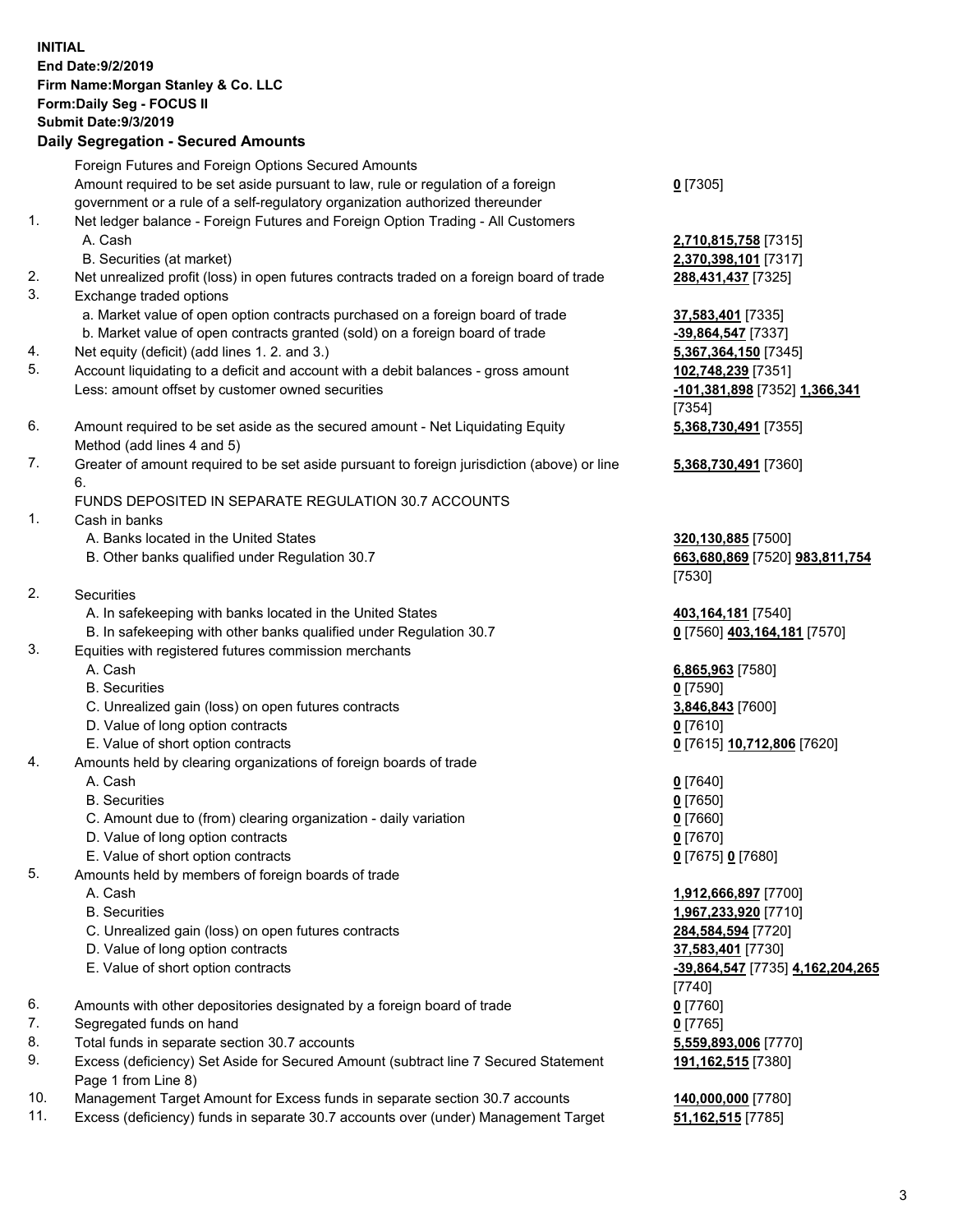|     | <b>INITIAL</b>                                                                                                                     |                                                 |
|-----|------------------------------------------------------------------------------------------------------------------------------------|-------------------------------------------------|
|     | End Date: 9/2/2019                                                                                                                 |                                                 |
|     | Firm Name: Morgan Stanley & Co. LLC                                                                                                |                                                 |
|     | Form: Daily Seg - FOCUS II                                                                                                         |                                                 |
|     | <b>Submit Date: 9/3/2019</b>                                                                                                       |                                                 |
|     | Daily Segregation - Segregation Statement                                                                                          |                                                 |
|     |                                                                                                                                    |                                                 |
| 1.  | SEGREGATION REQUIREMENTS(Section 4d(2) of the CEAct)                                                                               |                                                 |
|     | Net ledger balance                                                                                                                 |                                                 |
|     | A. Cash                                                                                                                            | 10,620,391,860 [7010]                           |
| 2.  | B. Securities (at market)                                                                                                          | 6,413,425,820 [7020]                            |
| 3.  | Net unrealized profit (loss) in open futures contracts traded on a contract market                                                 | 482,091,681 [7030]                              |
|     | Exchange traded options                                                                                                            |                                                 |
|     | A. Add market value of open option contracts purchased on a contract market                                                        | 953,408,330 [7032]                              |
| 4.  | B. Deduct market value of open option contracts granted (sold) on a contract market<br>Net equity (deficit) (add lines 1, 2 and 3) | -762,531,165 [7033]                             |
| 5.  | Accounts liquidating to a deficit and accounts with                                                                                | 17,706,786,526 [7040]                           |
|     | debit balances - gross amount                                                                                                      | 173,059,902 [7045]                              |
|     | Less: amount offset by customer securities                                                                                         | <mark>-172,875,386</mark> [7047] 184,516 [7050] |
| 6.  | Amount required to be segregated (add lines 4 and 5)                                                                               | 17,706,971,042 [7060]                           |
|     | FUNDS IN SEGREGATED ACCOUNTS                                                                                                       |                                                 |
| 7.  | Deposited in segregated funds bank accounts                                                                                        |                                                 |
|     | A. Cash                                                                                                                            | 4,077,282,484 [7070]                            |
|     | B. Securities representing investments of customers' funds (at market)                                                             | $0$ [7080]                                      |
|     | C. Securities held for particular customers or option customers in lieu of cash (at                                                | 746,585,537 [7090]                              |
|     | market)                                                                                                                            |                                                 |
| 8.  | Margins on deposit with derivatives clearing organizations of contract markets                                                     |                                                 |
|     | A. Cash                                                                                                                            | 7,263,879,202 [7100]                            |
|     | B. Securities representing investments of customers' funds (at market)                                                             | $0$ [7110]                                      |
|     | C. Securities held for particular customers or option customers in lieu of cash (at                                                | 5,666,840,283 [7120]                            |
|     | market)                                                                                                                            |                                                 |
| 9.  | Net settlement from (to) derivatives clearing organizations of contract markets                                                    | 105,251,272 [7130]                              |
| 10. | Exchange traded options                                                                                                            |                                                 |
|     | A. Value of open long option contracts                                                                                             | 953,408,330 [7132]                              |
|     | B. Value of open short option contracts                                                                                            | -762,531,165 [7133]                             |
| 11. | Net equities with other FCMs                                                                                                       |                                                 |
|     | A. Net liquidating equity                                                                                                          | 12,420,580 [7140]                               |
|     | B. Securities representing investments of customers' funds (at market)                                                             | 0 [7160]                                        |
|     | C. Securities held for particular customers or option customers in lieu of cash (at                                                | $0$ [7170]                                      |
|     | market)                                                                                                                            |                                                 |
| 12. | Segregated funds on hand                                                                                                           | $0$ [7150]                                      |
| 13. | Total amount in segregation (add lines 7 through 12)                                                                               | 18,063,136,523 [7180]                           |
| 14. | Excess (deficiency) funds in segregation (subtract line 6 from line 13)                                                            | 356,165,481 [7190]                              |
| 15. | Management Target Amount for Excess funds in segregation                                                                           | 235,000,000 [7194]                              |

16. Excess (deficiency) funds in segregation over (under) Management Target Amount Excess

**121,165,481** [7198]